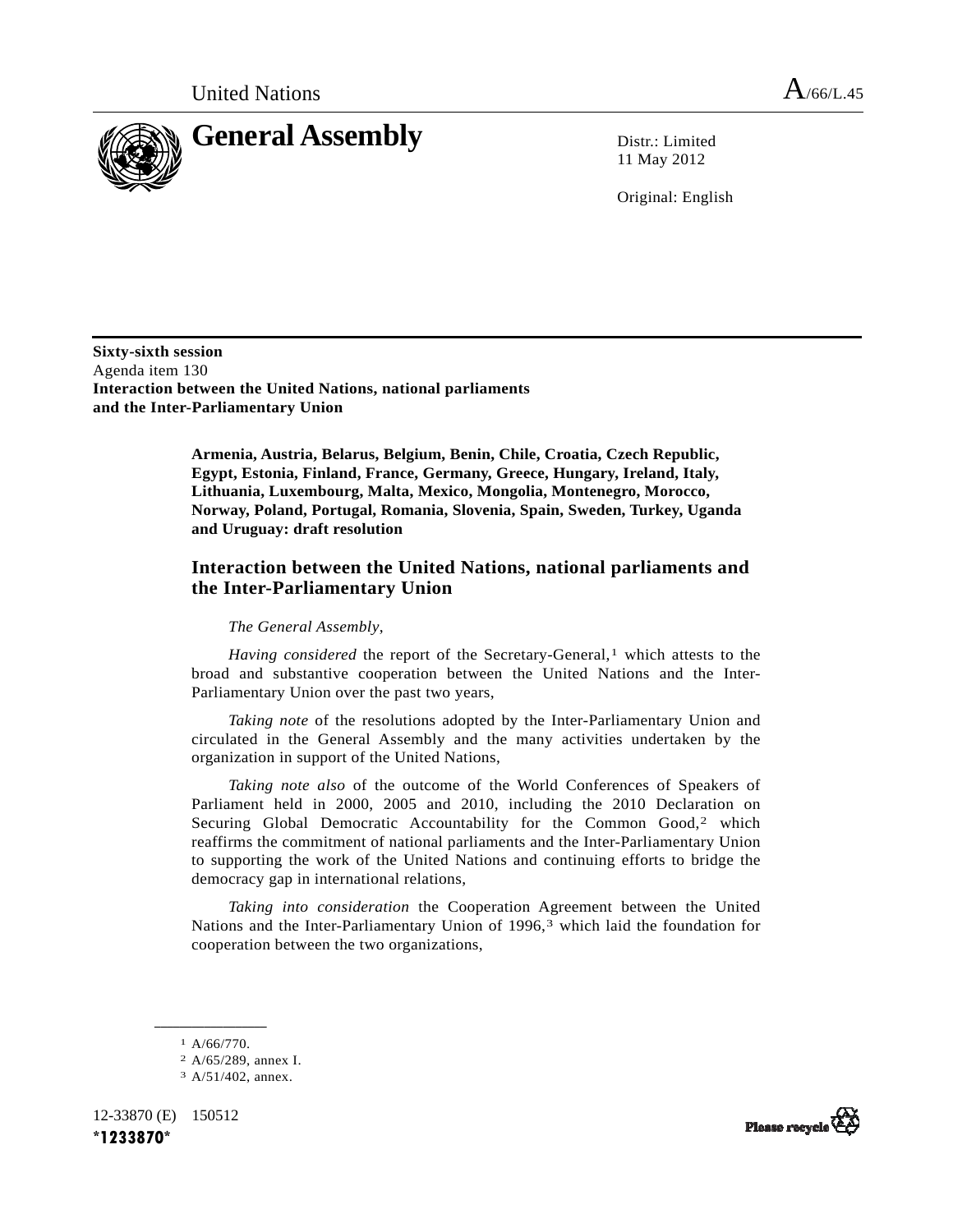*Recalling* the United Nations Millennium Declaration,<sup>[4](#page-1-0)</sup> as well as the 2005 World Summit Outcome,<sup>[5](#page-1-1)</sup> in paragraph 171 of which Heads of State and Government resolved to strengthen further cooperation between the United Nations and national parliaments through their world organization, the Inter-Parliamentary Union, in all fields of the work of the United Nations,

*Recalling also* its resolution 57/32 of 19 November 2002, in which the Inter-Parliamentary Union was invited to participate in the work of the General Assembly in the capacity of observer, as well as resolutions 57/47 of 21 November 2002, 59/19 of 8 November 2004, 61/6 of 20 October 2006 and 63/24 of 18 November 2008,

*Recalling and further endorsing* its resolution 65/123 of 13 December 2010 in which the General Assembly, inter alia, decided to pursue a more systematic engagement with the Inter-Parliamentary Union in organizing and integrating a parliamentary component of and contribution to major United Nations deliberative processes and the review of international commitments,

*Welcoming* the annual parliamentary hearings at the United Nations, as well as other specialized parliamentary meetings organized by the Inter-Parliamentary Union in cooperation with the United Nations in the context of major United Nations conferences and events,

*Welcoming also* the growing cooperation between the Inter-Parliamentary Union and the new United Nations bodies, in particular the Peacebuilding Commission, the Development Cooperation Forum and the Human Rights Council, in support of the shared goals of democratic governance, national dialogue and reconciliation, respect and promotion of human rights, and enhanced development effectiveness,

*Recognizing in particular* the work of the Inter-Parliamentary Union in the areas of gender equality, the empowerment of women and combating violence against women, and the close cooperation between the Inter-Parliamentary Union and the relevant United Nations bodies, including the United Nations Entity for Gender Equality and the Empowerment of Women (UN-Women) and the Commission on the Status of Women,

*Recognizing* the effective cooperation between the Committee on the Elimination of Discrimination against Women, national parliaments and the Inter-Parliamentary Union in the organization of the national review of international commitments,

*Acknowledging* the role and responsibility of national parliaments in regard to national plans and strategies, as well as in ensuring greater transparency and accountability at both national and global levels,

 1. *Welcomes* the efforts made by the Inter-Parliamentary Union to provide for a greater parliamentary contribution and enhanced support to the United Nations;

 2. *Encourages* the United Nations and the Inter-Parliamentary Union to continue to work closely in various fields, in particular peace and security,

<span id="page-1-1"></span><span id="page-1-0"></span>**\_\_\_\_\_\_\_\_\_\_\_\_\_\_\_\_\_\_** 

<sup>4</sup> See resolution 55/2.

<sup>5</sup> See resolution 60/1.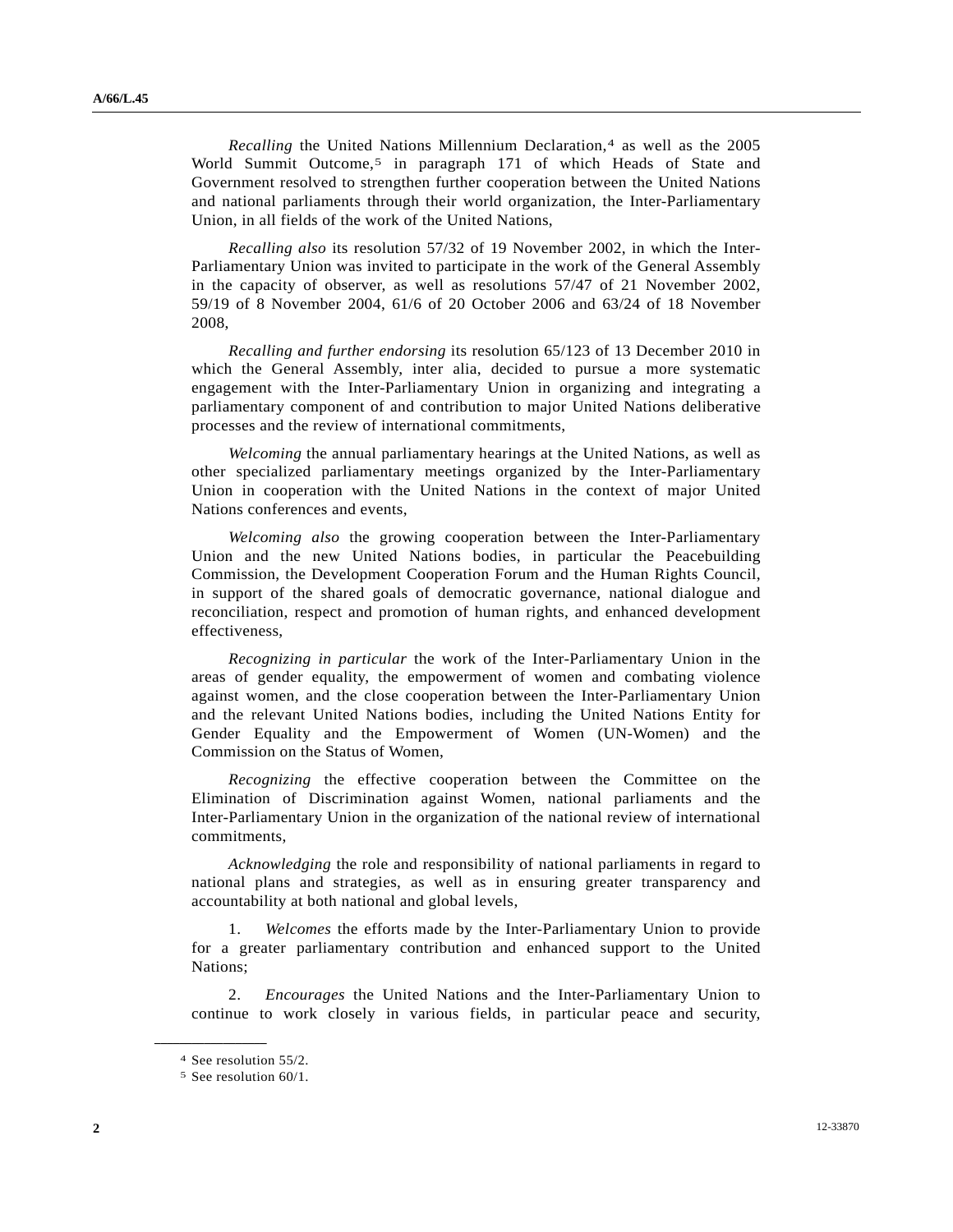economic and social development, international law, human rights and democracy and gender issues, bearing in mind the significant benefits of cooperation between the two organizations, to which the report of the Secretary-General attests;<sup>[1](#page-0-3)</sup>

 3. *Encourages* the Inter-Parliamentary Union to strengthen further its contribution to the work of the General Assembly, including its revitalization, and in relation to the process of United Nations reform and system-wide coherence;

 4. *Also encourages* the Inter-Parliamentary Union to continue its efforts in mobilizing parliamentary action towards the achievement of the Millennium Development Goals by the target date of 2015, as well as in bringing a parliamentary contribution to the design of the next generation of global development goals;

 5. *Welcomes* the practice of including legislators as members of national delegations to major United Nations meetings and events, as appropriate, and invites Member States to continue this practice in a more regular and systematic manner;

 6. *Invites* Member States to further consider ways to regularly work with the Inter-Parliamentary Union in facilitating a parliamentary component to major international processes, along the lines of the parliamentary track of the Fourth United Nations Conference on the Least Developed Countries, held in Istanbul from 9 to 13 May 2011;

 7. *Calls for* the annual parliamentary hearing at the United Nations to be more closely linked to major United Nations processes, including the preparation of global conferences, so as to help inform such deliberations from a parliamentary perspective;

 8. *Encourages* the Inter-Parliamentary Union to provide a parliamentary contribution to the United Nations human rights treaty bodies and the Human Rights Council, along the lines of the cooperation developed in recent years between the Inter-Parliamentary Union, the Committee on the Elimination of Discrimination against Women and national parliaments whose countries are under review;

 9. *Invites* UN-Women to work closely with the Inter-Parliamentary Union in such areas as the empowerment of women, institutional gender mainstreaming, support to parliaments in promoting gender-sensitive legislation, combating violence against women and the implementation of relevant United Nations resolutions;

 10. *Encourages* the Inter-Parliamentary Union to further assist in developing closer cooperation between the United Nations and parliaments at the national level, including in terms of strengthening parliamentary capacities, reinforcing the rule of law and helping to align national legislation with international commitments;

 11. *Calls upon* United Nations country teams to develop a more structured and integrated manner of working with national parliaments, inter alia, by involving parliaments in consultations on national development strategies and on development aid effectiveness;

 12. *Encourages* the organizations and bodies of the United Nations system to more systematically avail themselves of the unique expertise of the Inter-Parliamentary Union and its member parliaments in strengthening